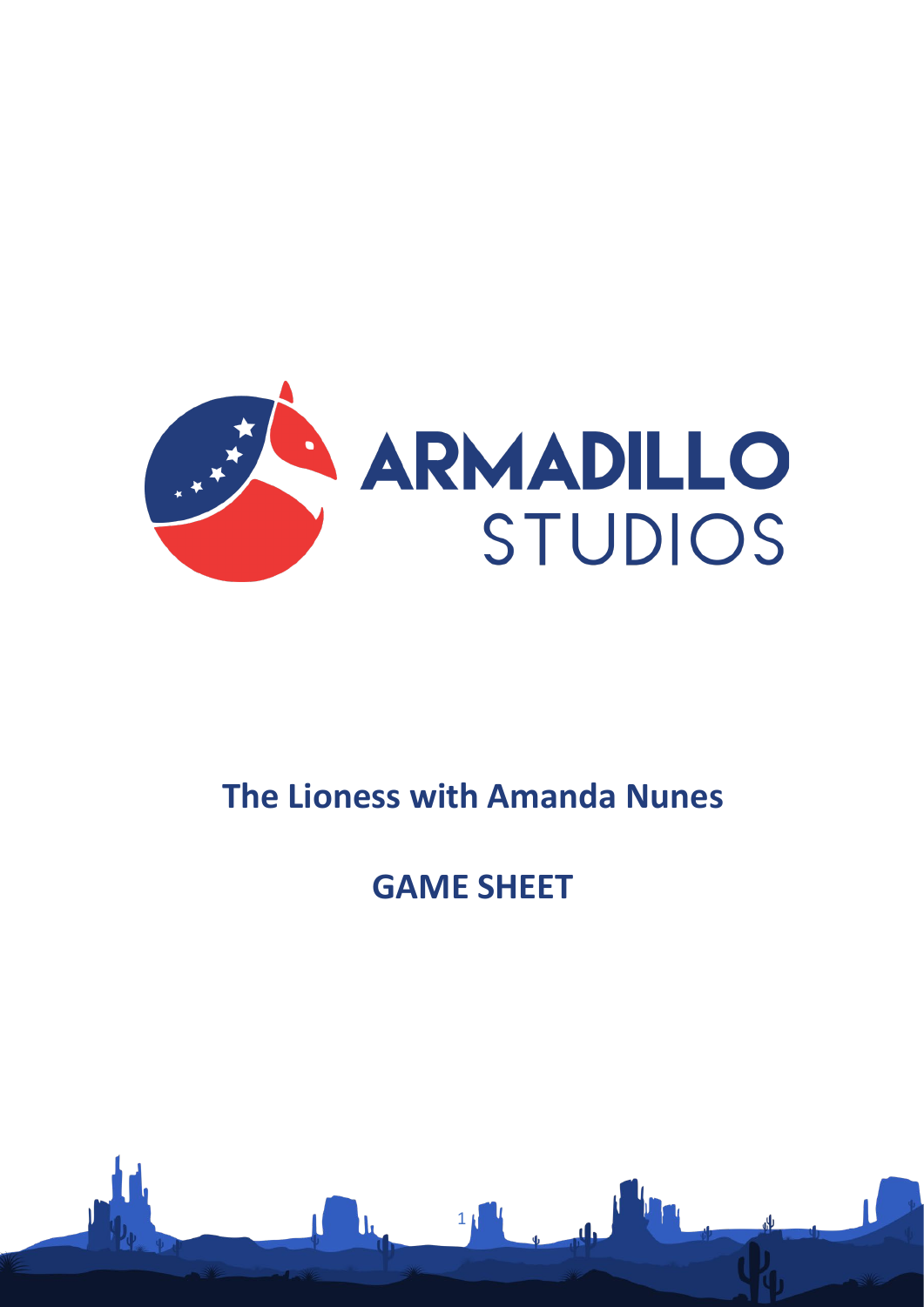



### **GAME INFO**

**Game Name:** The Lioness

**GameID:** TheLioness

**Release Date:** 2nd August 2022

**The Lioness** is a 6 reel by 4 row, 40 payline videoslot showcasing MMA legend and UFC champion, Amanda Nunes. As Armadillo Studio's first branded release, **The Lioness** slot features massive Nunes stacks triggering the fight feature, a Lioness Link with Prizepots, and a first-round knockout free spins, an entertainment slot filled with action!

The Lioness, centered around the greatest female MMA fighter of all time, naturally has a feature frequently triggering a variety of attacks, each contributing to an increasing multiplier! Lands full stacks of 3 columns or more to get the action. Want to add an extra punch to the feature? Enable the fortune bet for stronger attacks delivering higher multipliers.

Land 4 or more Lioness Scatters to trigger the Lioness Link. When triggered, every symbol gives a random credit prize as well as a chance at one of the 4 prizepots, immediately apparent when the lioness matches the color. Fill the entire 24 position grid for the top prizepot!

3 or more championship belts trigger the free games. During the free games, the massive stacks are composed solely of Amanda Nunes variants, making it even easier to land full screen animations and trigger the fight feature. Furthermore, multipliers awarded from the feature are persistent, giving more and more win potential as the free spins progress.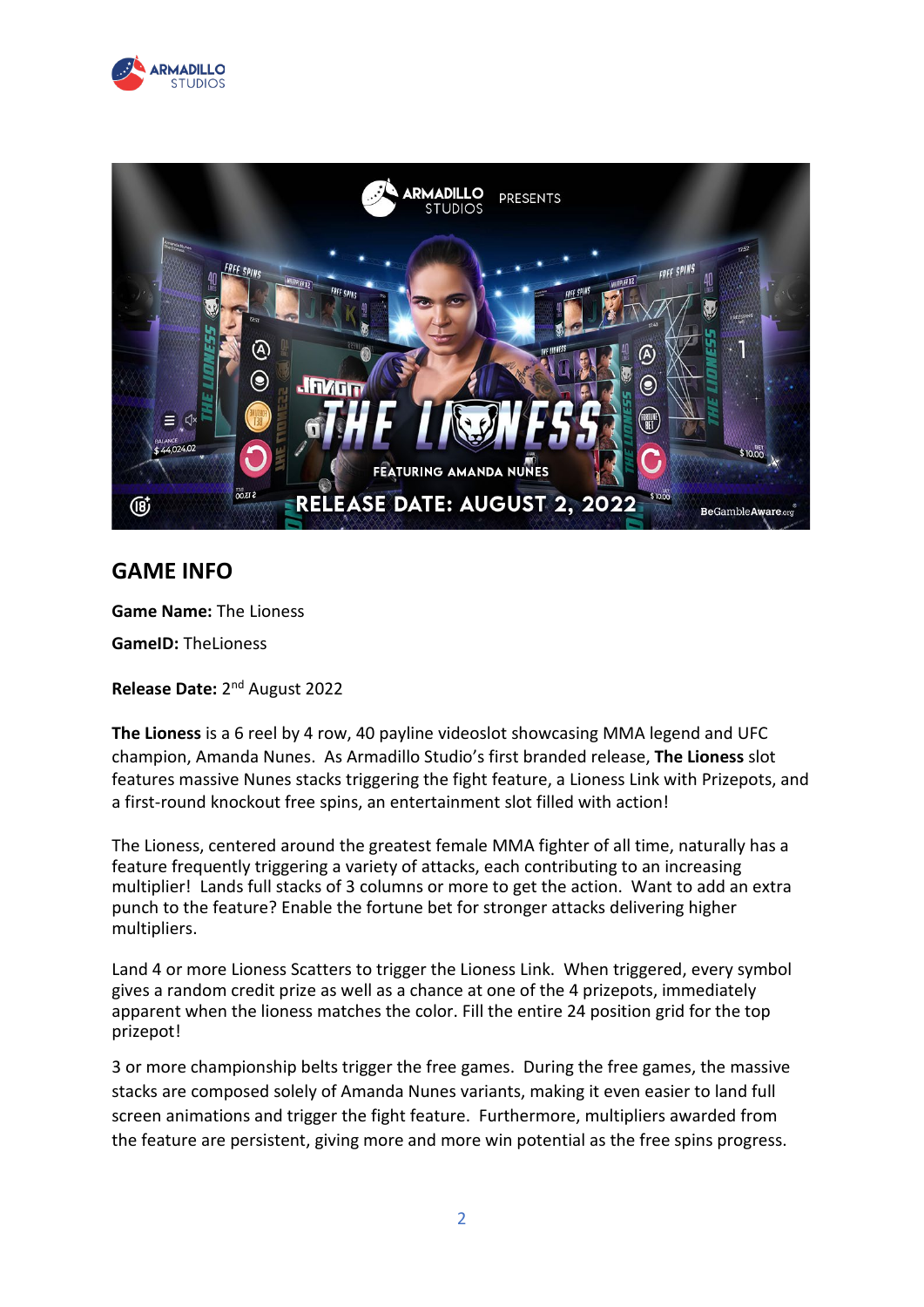

### **MATH**

**Layout**: 6 reels, 4 rows **Lines/Ways**: 40 Lines **Pay order**: Left to Right

#### **RTP:**

- Regular: 93.79%,
- Fortune Bet 94.19%
- Buy Bonus: 93.78%

#### **Volatility:** Medium

#### **Regular**

- **Min.** Bet: 0.20
- **Max.** Bet: 100

#### **Fortune bet**

- **Min.** Bet: 0.26
- **Max.** Bet: 130

### **GRAPHICS**

**Aspect Ratio:** 16:9, Responsive.

**Theme:** Amanda Nunes, MMA, Branded title

### **FEATURES**

- 6x4 layout
- 40 Lines
- Massive Stacks
- Fight Feature
- Fortune Bet
- Lioness Link
- Free Spins
- PrizePots